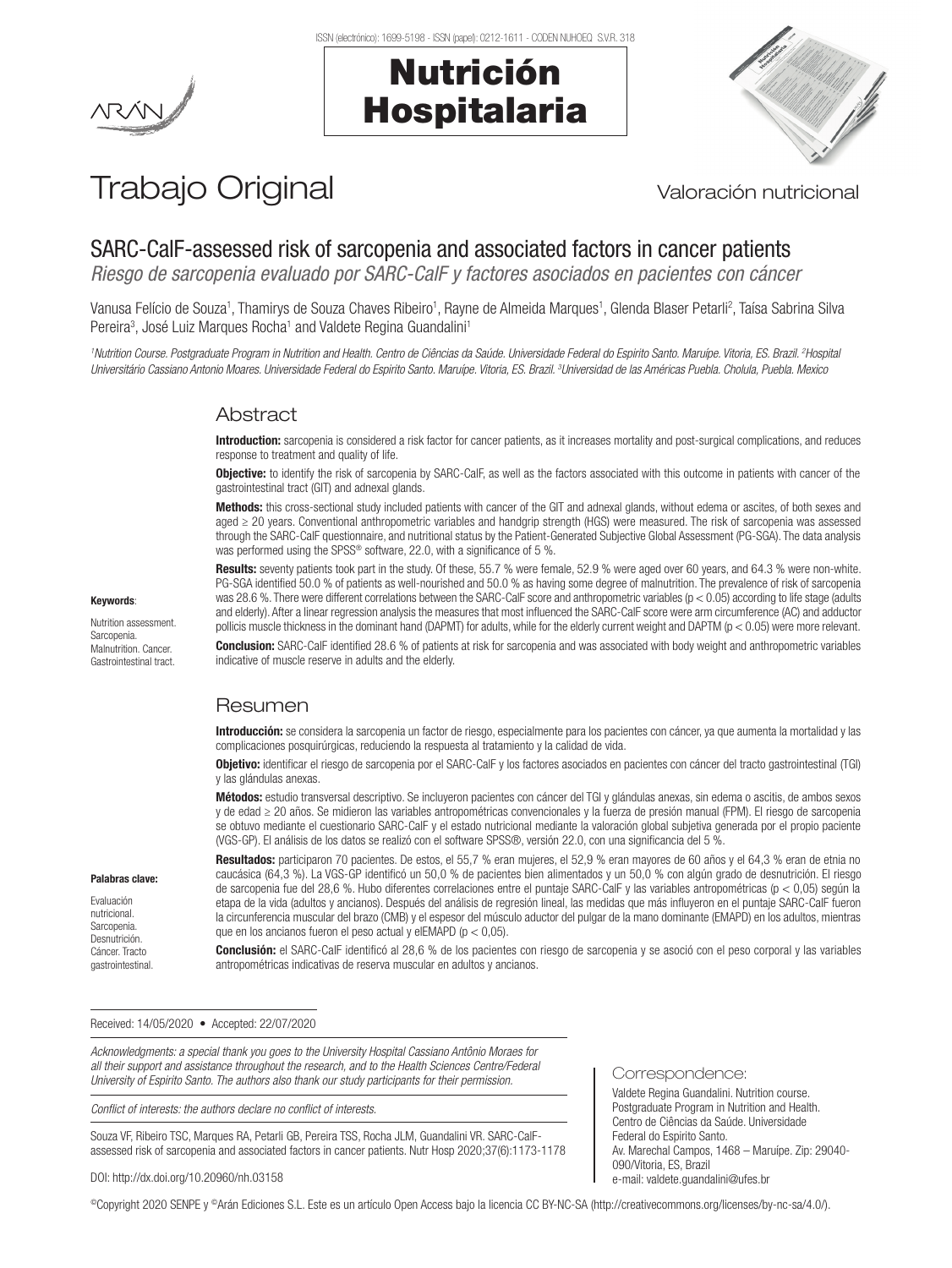# INTRODUCTION

Cancer is the second leading cause of death in the world. The latest worldwide estimate, conducted in 2018, reported 9.6 million deaths due to cancer. And for each year of the 2020-2022 triennium, 625 thousand new cases are expected to occur (1).

Among the various complications triggered by cancer, malnutrition is one of the most prevalent, with a significant impact on response to treatment, length of hospital stay, hospital costs, increased risk of infections, reduced physical conditioning, worsened prognosis, and mortality (2,3).

Malnutrition affects on average 50.0 % of patients with cancer of the gastrointestinal tract (GIT) and adnexal glands (4). Planas et al. (5) observed nutritional risk in 47.9 % of patients with upper GIT cancer, in 39.1 % of those with lower GIT cancer, and of 45.0 % in patients with adnexal gland cancer.

Malnutrition is often associated with significant levels of skeletal muscle depletion, with progressive loss of strength, function, and muscle mass, which is commonly known as sarcopenia (6,7). The prevalence of sarcopenia in cancer patients is reported to be around 15.1 % (8), it being higher in those with GIT tumors (57.7 %) (9).

Sarcopenia can compromise health status, reduce quality of life, and increase mortality and treatment costs, especially when associated with malnutrition. However, its diagnosis requires expensive equipment that is not always available or accessible in clinical practice (6).

In this context, the SARC-F questionnaire is the first tool validated and accepted by the European Working Group on Sarcopenia in Older People (EWGSOP2) (6) as a test to assess the risk of sarcopenia, and consists of short, objective questions that assess muscle function and performance (10,11).

In order to improve the effectiveness of this tool, Barbosa-Silva et al. (12) suggested the inclusion of CalF circumference (CC) to SARC-F, for it is an indicator of muscle mass reserve. This adjustment improved the diagnostic accuracy and sensitivity of the instrument, increasing its ability to identify the risk of sarcopenia from 33.3 % to 66.7 % in the evaluated group. From then on, the instrument started to be called the SARC-CalF (12).

Given the negative impact of sarcopenia on cancer patients and the need to investigate the tools available for its screening and diagnosis, this study hypothesized that SARC-CalF is an instrument capable of identifying risk of sarcopenia in patients with cancer of the GIT and its adnexal glands, associated with the measures used in clinical practice to assess nutritional status. The aim of this study was to identify the risk of sarcopenia by SARC-CalF as well as the factors associated with this outcome in patients with cancer of the GIT and its adnexal glands.

#### MATERIAL AND METHODS

#### SAMPLE AND STUDY DESIGN

This cross-sectional, observational study was carried out in Vitória (ES), Brazil, from May 2018 to December 2019.

Patients aged 20 years or older, of both sexes, with a confirmed diagnosis of cancer of the GIT or its adnexal glands, were recruited, admitted to the General Surgery Unit for surgical treatment, and evaluated within the first 48 hours of hospital admission. Individuals with cognitive dysfunction reported in medical records, in respiratory isolation, in palliative care, or with edema and/or ascites were excluded.

This study was approved by the Research Ethics Committee of the Federal University of Espirito Santo (UFES), CAAE number 69321717.1.0000.5060. Patients volunteered for the study and provided their written informed consent.

# CLINICAL AND SOCIODEMOGRAPHIC VARIABLES

Specific protocols were applied in order to collect sociodemographic information (age, sex, race/self-reported color). Clinical data such as tumor location and length of hospital stay were collected from the medical records. Tumor location was grouped into upper GIT, lower GIT, and adnexal glands (bile ducts, liver, and pancreas).

# ANTHROPOMETRIC VARIABLES

For the present study, anthropometric variables were measured according to standardized protocols (13,14). Body mass (kg), height (m), arm circumference (AC) (cm), tricipital skinfold (TSF) (mm), CalF circumference (CC) (cm), and adductor pollicis muscle thickness (APMT) (mm) were measured.

Body mass index (BMI) was calculated by dividing current body mass (kg) by height in meters squared. Arm muscle circumference (AMC) and corrected arm muscle area (CAMA) were calculated according to validated equations (15).

 APMT was measured according to the technique proposed by Lameu et al. (16). The procedure was performed three times in each hand, and the mean value obtained was considered for analysis. Cut-off points for malnutrition were considered to be < 13.4 mm for adductor pollicis muscle thickness in the dominant hand (DAPMT), and < 13.1 mm for adductor pollicis muscle thickness in the non-dominant hand (NDAPMT) (17). These measurements were not taken in patients with disabled hands.

#### HAND GRIP STRENGTH (HGS)

For the evaluation of handgrip strength we used the Jamar Hydraulic Hand Dynamometer® in both hands. The test was carried out according to the methodology recommended by the American Hand Therapy Association (ASHT) (18). The procedure was performed 3 times in the dominant hand (DHGS) and 3 times in the non-dominant hand (NDHSG), with maximum effort for about 5 seconds, with an interval of 1 minute between measurements. The test was not performed if the participant had undergone hand,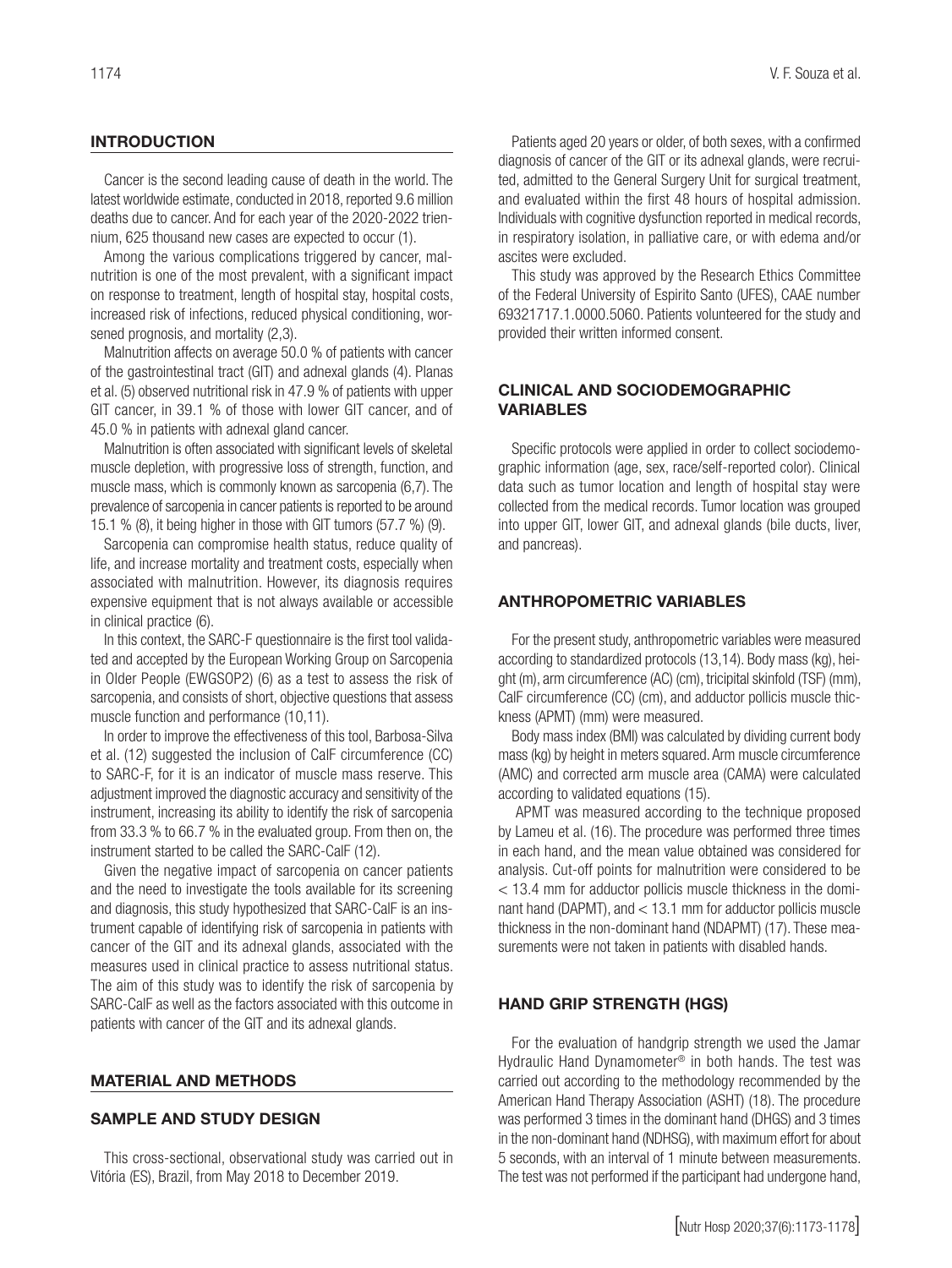arm, or forearm surgery less than 60 days before the procedure and/or had a venous access or edema of the upper limbs. Therefore, the HGS analysis was conducted with a reduced sample. The cutoff points were the ones defined by the European Working Group on Sarcopenia in Older People (EWGSOP2): < 16.0 kg for women and  $<$  27.0 kg for men (6).

# PATIENT-GENERATED SUBJECTIVE GLOBAL ASSESSMENT (PG-SGA)

Nutritional status was assessed using the PG-SGA. For this study, the validated version translated to Brazilian Portuguese (19) was used with permission from the PG-SGA/Pt-Global Platform (www.pt-global.org).

This version is divided into two parts. The first part evaluates issues related to the symptoms of nutritional risk, such as functional deficit, changes in weight, dietary changes and depression. The second part assesses questions based on factors associated with the presence of metabolic stress, percentage of weight loss in 1 month or 6 months, and the presence of other factors related to one's health condition such as cancer, pulmonary or cardiac cachexia, decubitus ulcer, trauma, age over 65, and acquired immunodeficiency syndrome (AIDS). In this study, the evaluators assisted by reading the questionnaire and helping the patient to understand it. Nutritional status is classified into three categories: well nourished (A), suspected malnourishment or moderately malnourished (B), and/or severely malnourished (C).

This instrument also allows one to assess the need for nutritional intervention through the sum of scores at four levels: 0-1 points: without need for nutritional intervention; 2-3 points: nutritional education of the patient and his/her family should be provided; 4-8 points: need for nutritional intervention, and  $\geq 9$ points: critical need for nutritional intervention and symptom improvement. In the present study, we employed a global classification of well-nourished (A) and malnourished (B + C). The PG-SGA score was grouped into two categories: 0-3 points: no need for nutritional intervention or requires nutritional education provided to the patient and their family, and  $\geq 4$  points: requires nutritional intervention and symptoms control.

# SARC-CalF

The risk of sarcopenia was assessed by through the SARC-CalF as validated for the Brazilian population (12). This instrument is structured into six components that assess difficulties related to strength aspects, use of walking aid, getting up from the chair, climbing stairs, number of falls, and finally the CC measurement. At the end of the evaluation a score ranging from 0 to 20 points is produced. Values between 0 and 10 are not suggestive of sarcopenia; values between 11 and 20 are suggestive of sarcopenia (12).

CC was measured at the point of greatest horizontal protuberance in the right CalF using an inextensible measuring tape. The patient was advised to stand up, with legs relaxed and feet

20 cm apart, according to the recommendation by Barbosa-Silva et al. The cut-off point used in the SARC-CalF, which considers the reduction in muscle mass, was a CC value below 34 cm for men and 33 cm for women (12).

In order to better assess the efficiency of the SARC-CalF – an instrument validated for elderly Brazilians – in detecting the risk of sarcopenia in this population, considering that this study is composed of individuals aged 20 years or older, data analyses were divided according to the classification of life stages used in Brazil:  $<$  60 years for adults and  $>$  60 years for the elderly.

## STATISTICAL ANALYSIS

A descriptive analysis was performed expressed as means, medians, standard deviations, and minimum and maximum to describe continuous variables, and as percentage for categorical variables. The Kolmogorov-Smirnov test was used to verify the normality of quantitative variables. Length of stay, PG-SGA score, and SARC-CalF did not present a normal distribution. For the analysis and distribution of SARC-CalF mean scores according to categorical variables the Man-Whitney and Kruskal-Wallis tests were used. The correlation between SARC-CalF scores and continuous variables was analyzed using Spearman's correlation according to stage of life. Correlation coefficients can vary from -1 to +1, being categorized as weak ( $r = < 0.3$ ), moderate  $(r = 0.3-0.7)$  or strong  $(r = > 0.7)$  (20). A multivariate linear regression analysis (stepwise method) was applied to determine the influence of independent variables on the SARC-CalF score (dependent variable) according to stage of life. All variables that showed significance in the correlation test were included. Data were analyzed using the SPSS 22.0 software. The level of significance adopted for all tests was 5 %.

## RESULTS

Seventy patients aged on average  $58.2 \pm 13.2$  years were evaluated. Among these, there was a higher proportion of elderly (52.9 %), women (55.7 %), and non-whites (64.3 %). Tumors in the lower GIT were most prevalent, and were identified in 38.6 % of the subjects. All patients at this time received only surgical treatment (Table I).

Table II presents the nutritional diagnosis, risk of sarcopenia, HGS, and need for nutritional intervention of the patients evaluated here. According to the PG-SGA, 50.0 % of the patients had some degree of malnutrition  $(B + C)$ , while SARC-CalF pointed to 28.6 % of the sample being at risk for sarcopenia. There was a predominance of adequacy for DHGS (78.8 %) and NDHGS (73.0 %) for both hands. Regarding APTM, malnutrition values were observed for DAPTM (59 %) and NDAPMT (59.7 %). The PG-SGA® score revealed that 90 % of the patients needed a nutritional intervention. The median PG-SGA score was 10, indicating a need for nutritional intervention, while the SARC-CalF was 6.50, indicating absence of sarcopenia.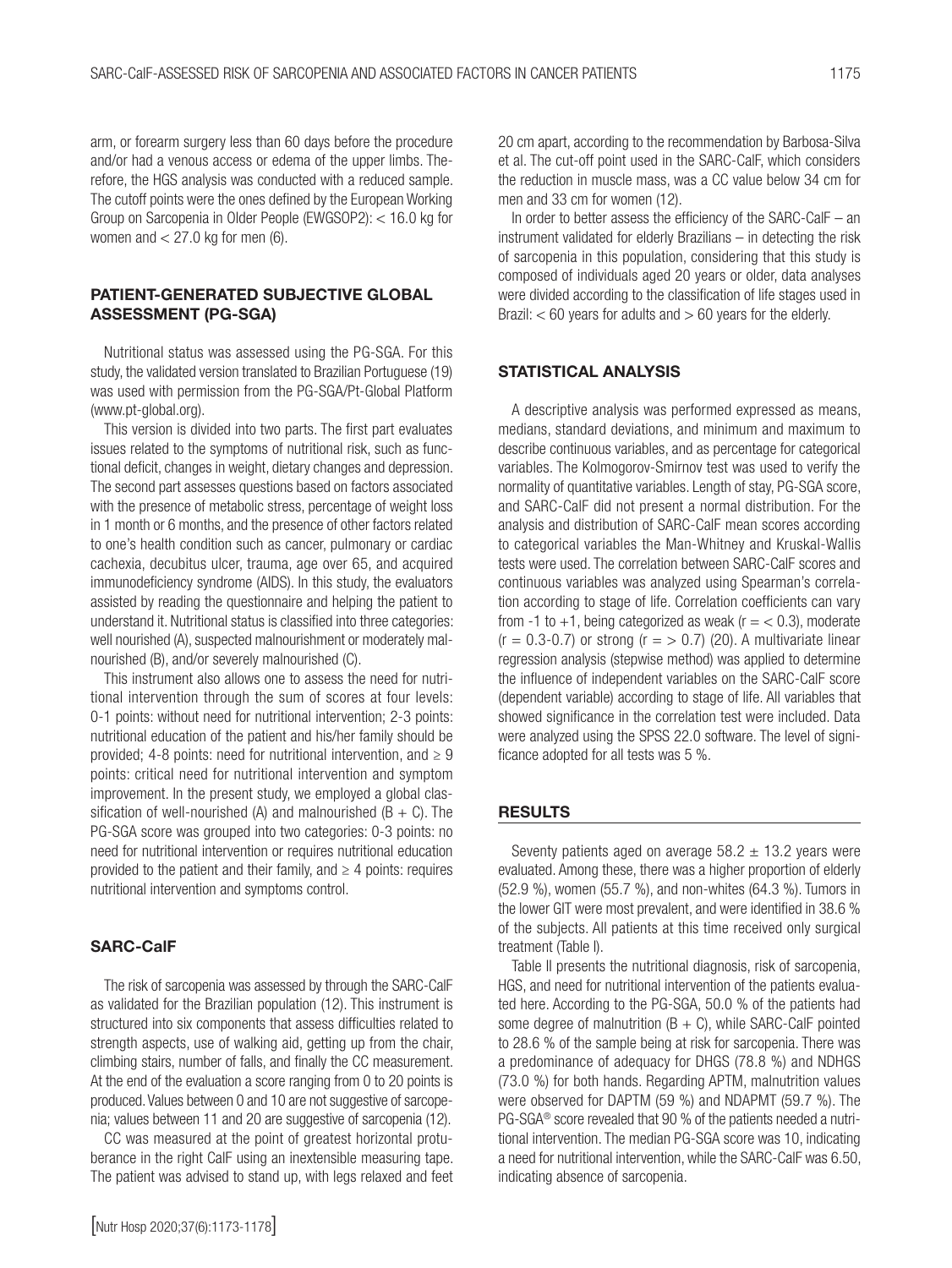Table I. Demographic and clinical characteristics of the sample

| Age (mean $\pm$ SD)          | $58.2 \pm 13.2$ years |
|------------------------------|-----------------------|
| Min – Max                    | 22 - 84 years         |
| <b>Variables</b>             | $n$ (%)               |
| Stage of life                |                       |
| Adult $(< 60$ years)         | 33 (47.1)             |
| Elderly ( $\geq 60$ years)   | 37 (52.9)             |
| Sex                          |                       |
| Female                       | 39 (55.7)             |
| Male                         | 31(44.3)              |
| Ethnicity                    |                       |
| White                        | 25 (35.7)             |
| Non-White                    | 45 (64.3)             |
| Tumor location               |                       |
| Low gastrointestinal tract   | 27 (38.6)             |
| Adnexal glands               | 25 (35.7)             |
| Upper gastrointestinal tract | 18 (25.7)             |

## Table II. Nutritional status, risk of sarcopenia, handgrip strength, and need for nutritional intervention in cancer patients

|                            | in vanver pauvino |               |  |
|----------------------------|-------------------|---------------|--|
| <b>Variables</b>           | $\mathsf{n}$      | $\frac{0}{0}$ |  |
| PG-SGA                     |                   |               |  |
| Well nourished (A)         | 35                | 50.0          |  |
| Malnourished $(B + C)$     | 35                | 50.0          |  |
| SARC-CalF                  |                   |               |  |
| With risk of sarcopenia    | 20                | 28.6          |  |
| Without risk of sarcopenia | 50                | 71.4          |  |
| DHSG <sup>1</sup>          |                   |               |  |
| Normal                     | 52                | 78.8          |  |
| Reduced                    | 14                | 21.2          |  |
| NDHSG <sup>2</sup>         |                   |               |  |
| Normal                     | 46                | 73.0          |  |
| Reduced                    | 17                | 27.0          |  |
| <b>DAPMT</b> <sup>3</sup>  |                   |               |  |
| Normal                     | 27                | 41.0          |  |
| Reduced                    | 39                | 59.0          |  |
| NDAPMT <sup>4</sup>        |                   |               |  |
| Normal                     | 25                | 40.3          |  |
| Reduced                    | 37                | 59.7          |  |
| Nutritional intervention   |                   |               |  |
| No need                    | 07                | 10.0          |  |
| Need                       | 63                | 90.0          |  |
|                            | Median            | Min-Max       |  |
| PG-SGA score               | 10.0              | $1.0 - 32.0$  |  |
| SARC-CalF score            | 6.50              | $0.0 - 18.0$  |  |

*1 : n = 66; 2 : n = 63; 3 : n = 66; 4 : n = 62; PG-SGA: Patient-Generated Subjective Global Assessment; DAPMT: adductor pollicis muscle thickness in dominant hand; NDAPMT: adductor pollicis muscle thickness in non-dominant hand; DHGS: dominant handgrip strength; NDHGS: non-dominant handgrip strength.*

Table III shows the correlations of the SARC-CalF score with age, anthropometric variables, and PG-SGA score according to stage of life. In adults (< 60 years) significant and moderate correlations were found between the SARC-CalF score and current weight, AC, AMC, CAMA, DAPMT, NDAPMT, DHSG, NDHSG, BMI, and PG-SGA score. In the elderly  $(≥ 60 years)$ , significant and moderate correlations were observed with current weight and DAPMT.

Table IV shows the multivariate linear regression analysis considering the SARC-CalF score as dependent variable. For adults, it remained in the final AMC and DAPMT model, explaining 53.0 % of the SARC-CalF score. DAPMT was the variable that most influ-

Table III. Correlation between SARC-CalF score and age, anthropometric variables, handgrip strength, body mass index, and PG-SGA score of cancer inpatients

|                          | <b>Adult</b>          |         | <b>Elderly</b> |         |
|--------------------------|-----------------------|---------|----------------|---------|
| <b>Variables</b>         | r                     | p-value | r              | p-value |
| Age (years)              | 0.024                 | 0.894   | 0.084          | 0.621   |
| Current weight (kg)      | $-0.683$ <sup>+</sup> | < 0.001 | $-0.336*$      | 0.042   |
| AC (cm)                  | $-0.626$ <sup>+</sup> | < 0,001 | $-0.219$       | 0.193   |
| TSF (mm)                 | $-0.021$              | 0.906   | $-0.212$       | 0.207   |
| AMC (cm)                 | $-0.608$ <sup>+</sup> | < 0.001 | $-0.199$       | 0.239   |
| CAMA (cm <sup>2</sup> )  | $-0.413$ <sup>+</sup> | 0.017   | $-0.162$       | 0.339   |
| DAPMT (mm)               | $-0.531$ <sup>+</sup> | 0.002   | $-0.433^{+}$   | 0.009   |
| NDAPMT (mm)              | $-0.535$ <sup>+</sup> | 0.002   | $-0.274$       | 0.129   |
| DHSG (kg)                | $-0.497$ <sup>+</sup> | 0.004   | $-0.204$       | 0.248   |
| NDHSG (kg)               | $-0.545$ <sup>+</sup> | 0.002   | $-0.194$       | 0.280   |
| BMI (kg/m <sup>2</sup> ) | $-0.530$ <sup>+</sup> | 0,002   | $-0.286$       | 0.086   |
| PG-SGA score             | $0.523^{+}$           | 0.002   | 0.170          | 0.314   |

*Sperman's correlation. \*: < 0.05; † : < 0.001; AC: arm circumference; TSF: tricipital skinfold; AMC: arm muscle circumference; CAMA: corrected arm muscle area; BMI: body mass index; DAPMT: adductor pollicis muscle thickness in dominant hand; NDAPMT: adductor pollicis muscle thickness in non-dominant hand; DHGS: dominant handgrip strength; NDHGS: non-dominant handgrip strength; PG-SGA: Patient-Generated Subjective Global Assessment.*

Table IV. Variables associated with the SARC-CalF score in cancer patients after a multivariate linear regression analysis according to stage of life

| <b>Variables</b> |          | 95% CI              | p-value | $R^2$  |
|------------------|----------|---------------------|---------|--------|
|                  |          |                     |         |        |
| AMC (cm)         | $-0.488$ | $-0.840 - 0.136$    | 0.008   |        |
| DAPMT (mm)       | $-0.830$ | $-1.375 - 0.285$    | 0.004   | 53.0 % |
| <b>Elderly</b>   |          |                     |         |        |
| Actual           | $-0.206$ | $-0.328 - 0.08 + 4$ | 0.002   |        |
| weight (kg)      |          |                     |         | 38.6 % |
| DAPMT (mm)       | $-0.574$ | $-1.082 - 0.067$    | 0.029   |        |

*AMC: arm muscle circumference; DAPMT: adductor pollicis muscle thickness in dominant hand.*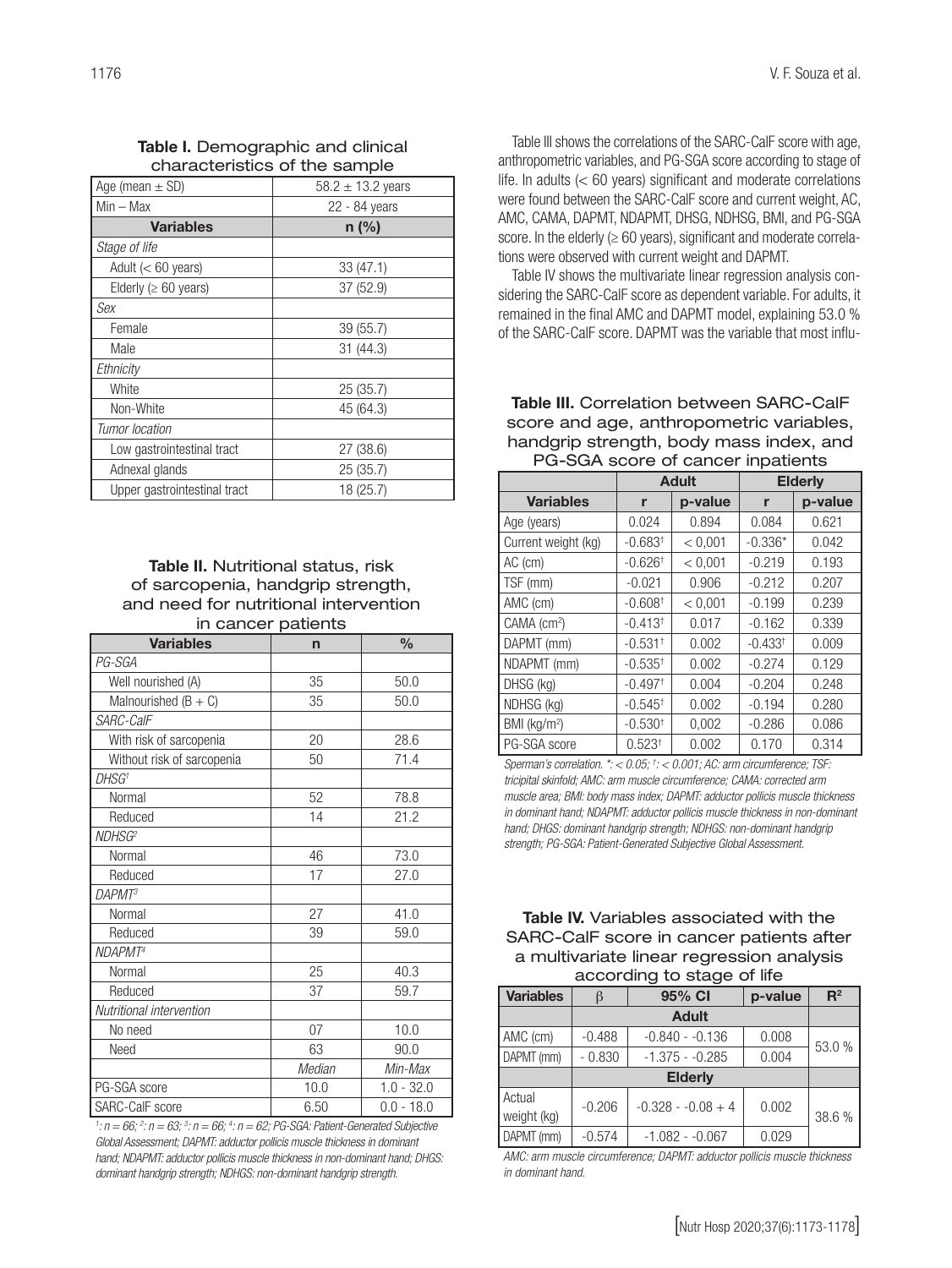enced the SARC-CalF score, reducing it by 0.830 points for each mm of measurement. In the elderly, the variables current weight and DAPMT remained in the final model, explaining 38.6 % of the SARC-CalF score. DAPMT was the variable that most influenced the SARC-CalF score also in this age group, reducing it by 0.574 points for each mm of measurement.

## **DISCUSSION**

This study showed that approximately one third of the evaluated patients were classified as being at risk for sarcopenia by the SARC-CalF tool. Cancer has been considered one of the main causes of secondary sarcopenia, associated with an increase in infectious complications, and a higher incidence of malnutrition and immunosuppression (6,8).

A study carried out with 77 individuals of both sexes, with different types of cancer, concluded that the risk of sarcopenia in this population predicts a worsening of 49.0 % in nutritional status and 29.0 % of comorbidities (21).

The presence of preoperative sarcopenia in patients with GIT cancer has been shown to be an important risk factor for postoperative complications (22). Among sarcopenic patients who underwent gastric cancer surgery, 43.8 % had postoperative complications (23). Thus, identifying pre-sarcopenia and performing an adequate, individualized nutritional management is one of the strategies that can reduce postoperative complications and negative clinical outcomes (24).

In sarcopenic patients, the amount of available amino acids is insufficient for tissue repair, which leads to delayed healing and, consequently, infectious complications (22,25). With the reduction of skeletal muscle mass and increase in adipose tissue, a process known as myosteatosis, an imbalance in the production of anti-inflammatory and pro-inflammatory cytokines is triggered, resulting in a pro-inflammatory state with weakening of the immune system (22,25).

The high prevalence of malnutrition and the need for nutritional intervention demonstrate the vulnerability of cancer patients, especially those with GIT cancer. These conditions may be related to inadequate intake and absorption of nutrients, anorexia, and other symptoms of nutritional impact, which are very common in these patients (26,27). Early diagnosis of the risk of sarcopenia and of nutritional status with appropriate tools can reduce problems and consequently improve patient prognosis.

Among the correlations we found here, it was possible to observe that the SARC-CalF score in adults was associated with HSG and most anthropometric variables, especially those indicative of muscle reserve, whereas in the elderly correlations with current weight and DATPM were detected.

After a regression analysis, AMC and ATPMD were found to be the variables that most influenced SARC-CalF score in adults. Besides being indicative of muscle mass reserve, AMC can reveal the presence of nutritional risk, as shown by previous studies in which it identified a higher percentage of malnutrition in individuals with cancer of the GIT and its attached glands (28,29).

Regardless of the stage of life, ATPMD was the variable that most influenced the SARC-CalF score, with ATPM having been identified as a promising measure, as a result of it being capable of revealing changes in body muscle composition by indicating early changes related to malnutrition and recovery of nutritional status (29-31). In this study, ATPM was associated with the SARC-CalF score, strengthening its association with the reduction of muscle mass, thus working as a predictor of sarcopenia.

Although SARC-CalF is a screening tool based on self-reporting, having been validated in the elderly population, its use proved to be viable when diagnosing the risk of sarcopenia in both adults and the elderly, as it was associated with sensitive anthropometric measures while measuring muscle mass and impaired nutritional status (12,29,32).

However, these results were not compared with advanced tests such as full-body X-ray densitometry (DEXA) or computed tomography, tests that are considered the gold standard to quantitatively and qualitatively identify changes in muscle mass (33), which limits some statements about the results.

Another limitation is the absence of tumor staging, as the hospital at which the investigation took place specializes in surgical rather than antineoplastic treatment. This fact makes this information not a priority for this type of treatment.

To our knowledge, this is the first Brazilian study that assesses risk of sarcopenia and associated factors in patients with GIT cancer. SARC-CalF was presented as an alternative, practical, and low-cost tool that can be used by health professionals to identify risk of sarcopenia in cancer patients.

## **CONCLUSION**

SARC-CalF identified 28.6 % of patients at risk for sarcopenia and was associated with anthropometric variables indicative of muscle reserve and current body weight. This is a promising instrument for the investigation of sarcopenia risk both in adults and the elderly.

## **REFERENCES**

- 1. National Cancer Institute José Alencar Gomes da Silva. Estimate/2020 Cancer Incidence in Brazil. Rio de Janeiro: INCA; 2019.
- 2. Fruchtenicht AV, Poziomyck AK, Kabke GB, Loss SH, Antoniazzi JL, Steemburgo T, et al. Nutritional risk assessment in critically ill cancer patients: systematic review. Rev Bras Ter Intensiva 2015;27(3):274-83. DOI: 10.5935/0103- 507X.20150032
- 3. Alkan SB, Artaç M, Rakicioğlu N. The relationship between nutritional status and handgrip strength in adult cancer patients: a cross-sectional study. Supportive Care in Cancer 2018;26(7):2441-51. DOI: 10.1007/s00520- 018-4082-8
- 4. Fruchtenicht AVG, Poziomyck AK, Reis AM, Galia CR, Kabke GB, Moreira LF. Inflammatory and nutritional statuses of patients submitted to resection of gastrointestinal tumors. Rev Col Bras Cir 2018;45(2):e1614. DOI: 10.1590/0100-6991e-20181614
- 5. Planas M, Álvarez-Hernández J, León-Sanz, M., Celaya-Pérez S, Araujo K, De Lorenzo AG. Prevalence of hospital malnutrition in cancer patients: a sub-analysis of the PREDyCES® study. Supportive Care in Cancer 2015;24(1):429-35. DOI: 10.1007/s00520-015-2813-7